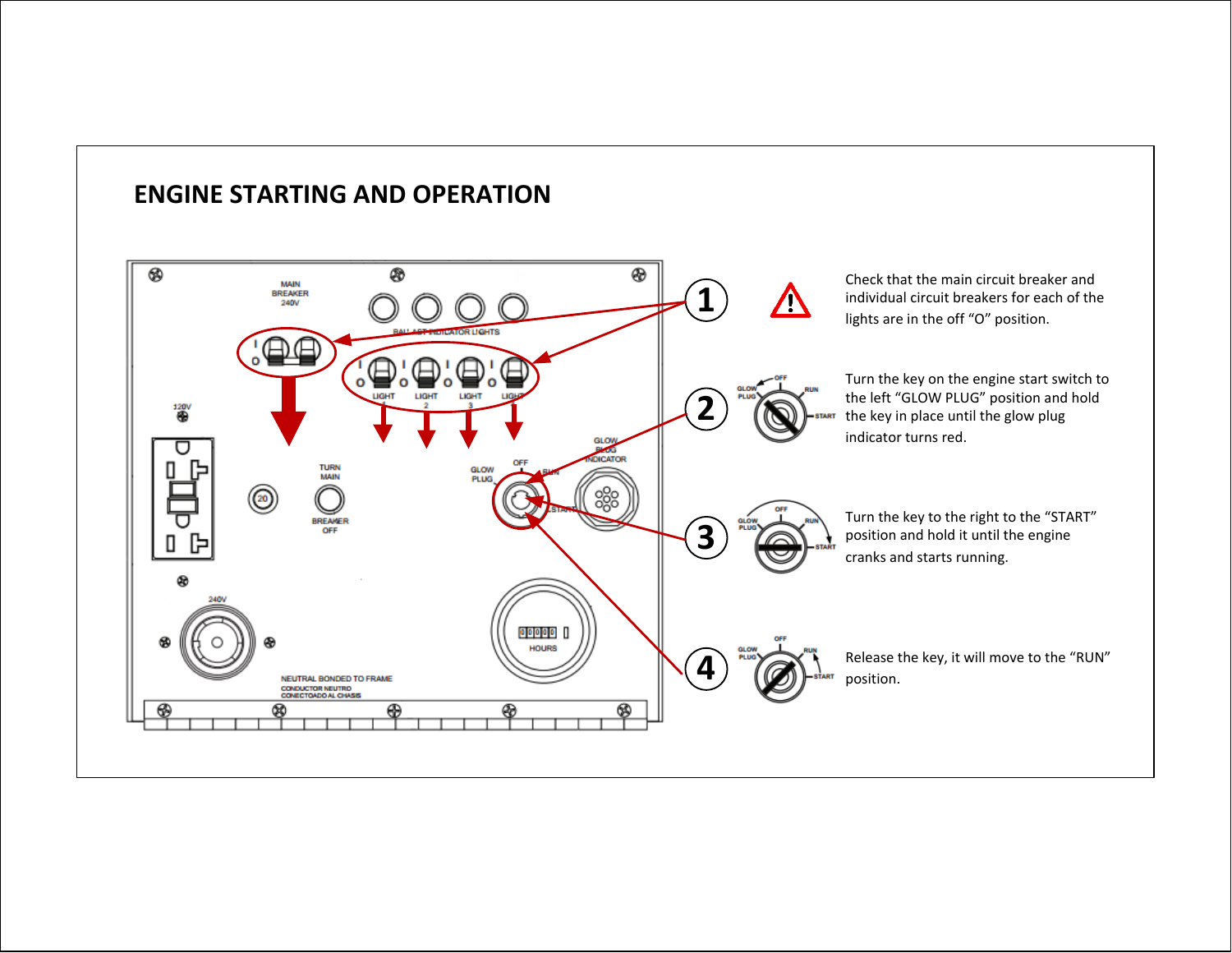

**LIGHT OPERATION**